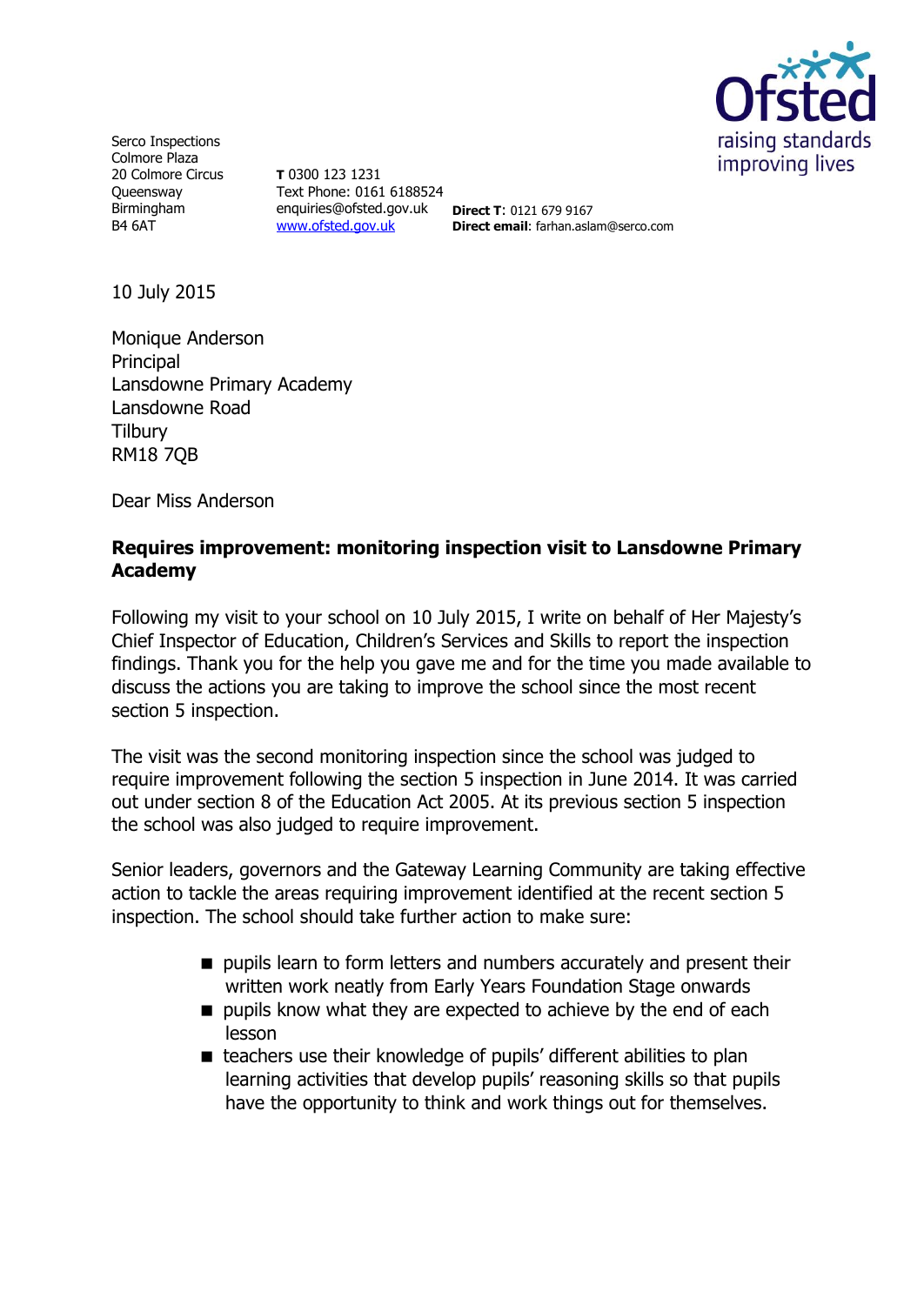

# **Evidence**

During the inspection, meetings were held with the headteacher, other senior leaders, the chief executive (CE) and deputy chief executive (DCE) of the Gateway Learning Community (GLC), assistant headteachers and chair of the local governing body to discuss the action taken since the last monitoring inspection. We walked round the school and observed learning in the Early Years Foundation Stage and Years 1 to 5. We looked at pupils' books in their classrooms.

# **Context**

Since the last monitoring inspection in November 2014 six teachers have left the school. The school is fully staffed from September. The local governing body has recruited three new governors.

### **Main findings**

Since that last monitoring inspection there has been a huge turnover of staff. The CE of GLC has recognised the difficulties that you have had in recruiting good teachers and has made a concerted effort to ensure the school has a full and stable teaching staff from September. The DCE has travelled to Australia to recruit new teachers for the GLC. This has proved a very successful venture and, as a result, Australian teachers have been recruited for your school.

You and the senior leadership team have worked extremely hard to ensure consistency across the school in the quality of teaching and learning. This has proved very difficult given the high turnover of staff. As a result, pupil outcomes are not as good as you had hoped. The phonics check in Year 1 pupils dipped from last year, as did Year 2 writing and Year 6 writing and mathematics. However pupils' progress has improved from Year 2 to Year 6 and the school's performance information indicates that this is likely to be above other pupils nationally this year, except in mathematics.

Teaching has improved since the last monitoring inspection because of your stringent monitoring and the support you have received from the DCE. There remain inconsistencies in the quality of pupils' learning, particularly in the presentation of their work, how much they are expected to achieve in lessons and their ability to think and work things out for themselves.

Ofsted may carry out further visits and, where necessary, provide further support and challenge to the school until its next section 5 inspection.

### **External support**

The GLC have given excellent support to the school since the last monitoring inspection. The DCE works with you for one day a week, additional time has been